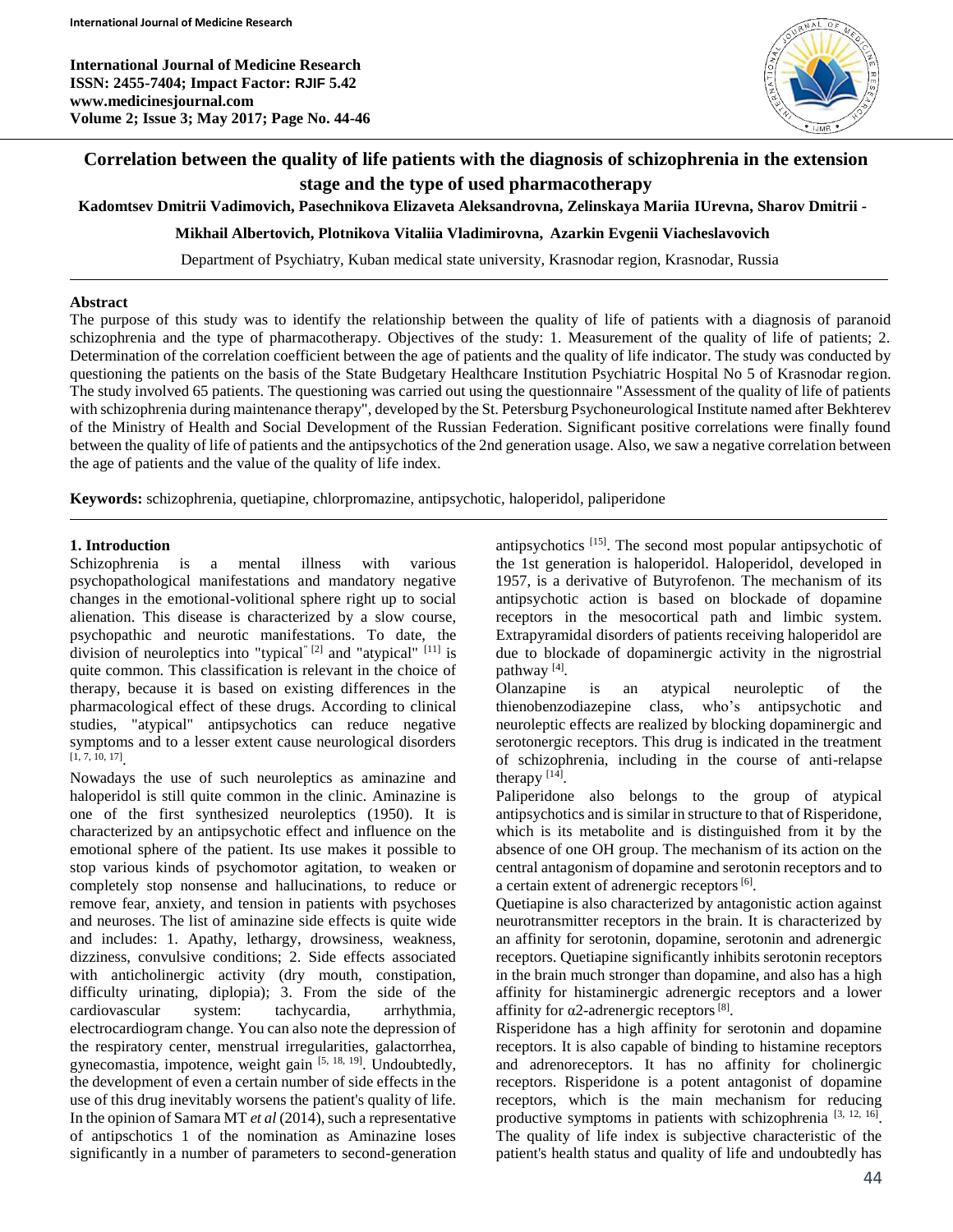#### **International Journal of Medicine Research**

a direct impact on the patient's treatment process and also reflects the various processes taking place in the patient's body, for example, the development of adverse side reactions caused by the application of one or another preparation  $^{[13]}$ . Speaking about patients, who receives antipsychotic therapy, it is important to note the importance of side effects, neuroleptics using and the level of quality of life, as integral characteristics. So, in the study of S, and Kumar S. (2017), data are presented that the use of such a typical neuroleptic as haloperidol is correlated with a decrease in the quality of life of patients due to adverse effects on the reproductive, nervous and digestive system. According to the study of the influence of Edwin H.M. Lee *et al.* (2015) of neuroleptics on the quality of life of patients, depending on the strength of the antipsychotic drugs' affinity for certain receptors (dopamine, serotin, histamine, etc.) [9] .

The study of the quality of life of the patients with diseases of the schizophrenic spectrum against the background of the use of maintenance pharmacotherapy allows an objective assessment of the effectiveness of treatment. Extremely low indicators of the quality of life of the patient can serve as a "starting point" in the process of changing the used drug.

# **2. Materials & Methods**

The study was conducted by questioning the patients on the basis of the State Budgetary Healthcare Institution Psychiatric Hospital No 5 of Krasnodar region. The study involved 65 patients. The questionnaire was carried out using the questionnaire "Assessment of the quality of life of patients with schizophrenia during maintenance therapy", developed by the St. Petersburg Psychoneurological Institute named after Bekhterev of the Ministry of Health and Social Development of the Russian Federation. This questionnaire was developed on the basis of such questionnaires as WHO QL-100 and QL-SM and allows to assess the quality of life during maintenance drug therapy. The questionnaire includes two modules: 1. WHO QL-100 is a tool that allows assessing the quality of life of a wide range of respondents, 2.QL-SM is a specific module that is designed to assess the quality of life of patients suffering from the endogenous psychosis. The diagnosis of schizophrenia was made according to the criteria for ICD-10. We selected 65 patients with a diagnosis of paranoid schizophrenia for the study. Patients were divided into two groups: 1 group - patients receiving typical antipsychotics (Aminazine, Haloperidol)  $n = 22$  and 2 group - patients whose medication was represented by neuroleptics of the 2nd generation (Quetiapine – «Seroquel», «Quentiax», «Nantaride», Olanzapine – «Ziprex», Risperidone – «Rispolept», «Risset», «Ripaksol», «Ridonal, Torendo», Paliperidone – «Invego», «Xseplion») n = 43 (p $\geq$ 80%). The age of the patients varied from 21.9 to 75 years (median is 48 years). Statistical processing of data was carried out using the application of the program Statistika 10.

# **3. Results & discussion**

In the group of patients receiving atypical antipsychotics (44 subjects), the following quality of life indicators were established: a high quality of life was observed in 11.36% of cases (5), an average level of quality of life was 79.54% (35), a poor level of 9, 09% (4). The standard of living in the group of patients receiving first-generation antipsychotic drugs (22 subjects) was significantly different from that one in the first

group: the average level of quality of life was 72.73% (16), poor quality of life 27.27% (6); A high level of quality of life in this group of patients could not be identified. During the processing of data, we found a statistically significant difference in the mean values of the quality of life in the two study groups (group 1:  $\mu = 175.7$ , 2 group:  $\mu = 150.28$ , p = 0.000317). In addition, the age of the patients was negatively correlated with the overall index of their quality of life  $(r = -1)$ 0.153)

## **4. Conclusions**

Based on the results of this study, we can note the fact that in the "typical" antipsychotic pharmacotherapy group, the quality of life indicator is significantly lower than in patients from the second generation of therapy group. Thus, we can draw conclusions about the priority of second-generation drugs in the treatment of schizophrenia. A significantly lower incidence of side effects with these drugs will ultimately be reflected in the increase in the quality of life of patients. Also, it can be argued that a significant role in the treatment of patients diagnosed with paranoid schizophrenia is the age of patients. It can be assumed that this fact is mediated by the aging progresses, because there is a natural decrease in adaptive capacity.

### **5. References**

- 1. Bossie CA, Turkoz I, Alphs L, Mahalchick L, Fu D-J. Paliperidone Palmitate Once-Monthly Treatment in Recent Onset and Chronic Illness Patients with Schizoaffective Disorder. The Journal of Nervous and Mental Disease. 2017; 205(4):324-328.
- 2. Cioltan H, Alshehri S, Howe C, *et al*. Variation in use of antipsychotic medications in nursing homes in the United States: A systematic review. BMC Geriatrics. 2017; 17:32.
- 3. Chouinard G, Samaha A, -N, Chouinard V, -A, Peretti C, -S, Kanahara N, Takase M, et al. Antipsychotic-Induced Dopamine Supersensitivity Psychosis: Pharmacology, Criteria, and Therapy. Psychother Psychosom. 2017; 86:189-219
- 4. Delis F, Rosko L, Schroff A, Leonard KE, Thanos PK. Oral haloperidol or olanzapine intake produces distinct and region-specific increase in cannabinoid receptor levels that is prevented by high fat diet. Progress in Neuro-Psychopharmacology and Biological Psychiatry. 2017; 111:215-220
- 5. Decuypere F, Sermon J, Geerts P, Denee TR, De Vos C, Malfait B, *et al*. Treatment continuation of four longacting antipsychotic medications in the Netherlands and Belgium: A retrospective database study. PLoS ONE. 2017; 12(6):e0179049.
- 6. Jarema M, Bieńkowski P, Heitzman J, Parnowski T, Rybakowski J. Paliperidone palmitate: effectiveness, safety, and the use for treatment of schizophrenia. Psychiatr Polska. 2017; 51(1):7-21
- 7. Kumari V, Ettinger U, Lee SE, *et al*. Common and distinct neural effects of risperidone and olanzapine during procedural learning in schizophrenia: a randomised longitudinal fMRI study. Psychopharmacology. 2015; 232(17):3135-3147.
- 8. Komossa K, Rummel-Kluge C, Schmid F, *et al*. Quetiapine versus other atypical antipsychotics for